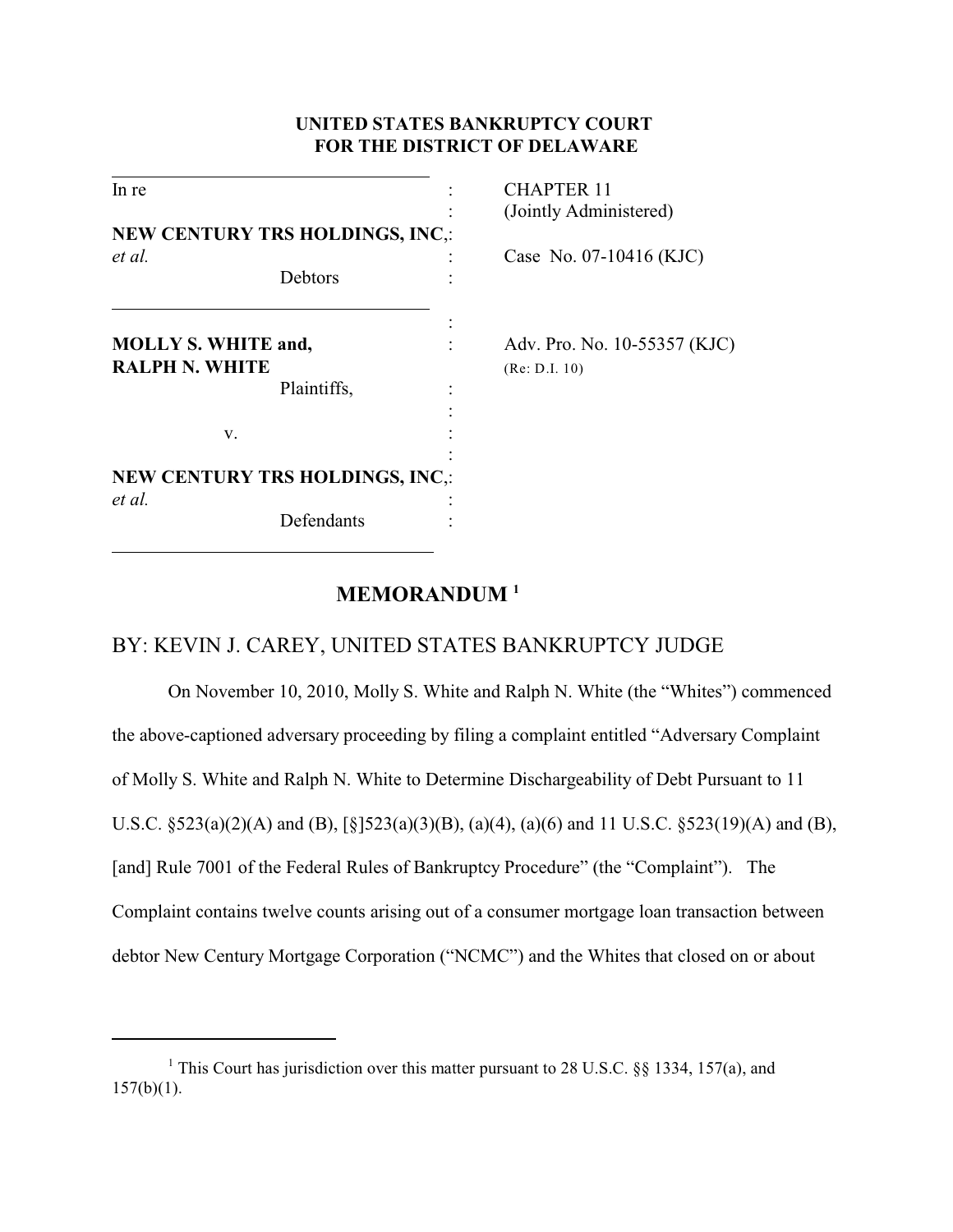July 26, 2006.<sup>2</sup> On December 15, 2010, the New Century Liquidating Trust (the "Trust"), by and through Alan M. Jacobs, the New Century Liquidating Trustee (the "Trustee"), moved to dismiss the Complaint, which was filed more than three years after the claims bar date, as an attempt to file a late proof of claim for damages arising from alleged wrongdoing that occurred prior to the Debtors' bankruptcy filing (the "Motion to Dismiss) (Adv. D.I. 10). Moreover, the Trustee argues that, because the Debtors transferred any interest in the note and mortgage prior to the bankruptcy filing, this Court lacks subject matter jurisdiction to hear certain claims raised by the Whites relating to rescission or cancellation of the note and mortgage. For the reasons set forth herein, the Motion to Dismiss will be granted, in part, to dismiss Counts II, VIII, and XII for lack of subject matter jurisdiction, and denied as to the remaining claims.

### **BACKGROUND**

## 1. Factual Allegations Regarding the Pre-petition Loan Transaction

In their Complaint, the Whites allege that they applied for a mortgage loan from NCMC. On or about July 26, 2006, the Whites executed an Adjustable Rate Note made payable to NCMC in the original principal amount of \$272,500.00 (the "Note"), and a mortgage (the "Mortgage") granting NCMC a lien against the Whites' real property located in Volusia County, Florida (the "Property") to secure payment under the Note. Prior to the loan closing, NCMC failed to provide the Whites with (i) timely preliminary disclosures as required by the Truth-in-

<sup>&</sup>lt;sup>2</sup>The twelve counts in the Complaint are: (i) violation of RESPA, 12 U.S.C. §2601 *et seq.* and HUD's Regulation X (24 C.F.R. §3500), (ii) Rescission of Mortgage - Truth-in-Lending Act, (iii) Violation of Florida Deceptive and Unfair Trade Practices Act §501.201 *et seq.*, (iv) Fraud, (v) Second Violation of Florida Deceptive and Unfair Trade Practices Act, (vi) Aiding and Abetting Breach of Fiduciary Duty, (vii) Fraud by Concealment, (viii) Declaratory Judgment, (ix) Civil Conspiracy, Fla. Stat. §895.01-895.06, (x) Racketeer Influenced and Corrupt Organizations Act, 18 U.S.C. §1962(c), (xi) Racketeer Influenced and Corrupt Organizations Act, 18 U.S.C. §1962(d), and (xii) Equitable Tolling.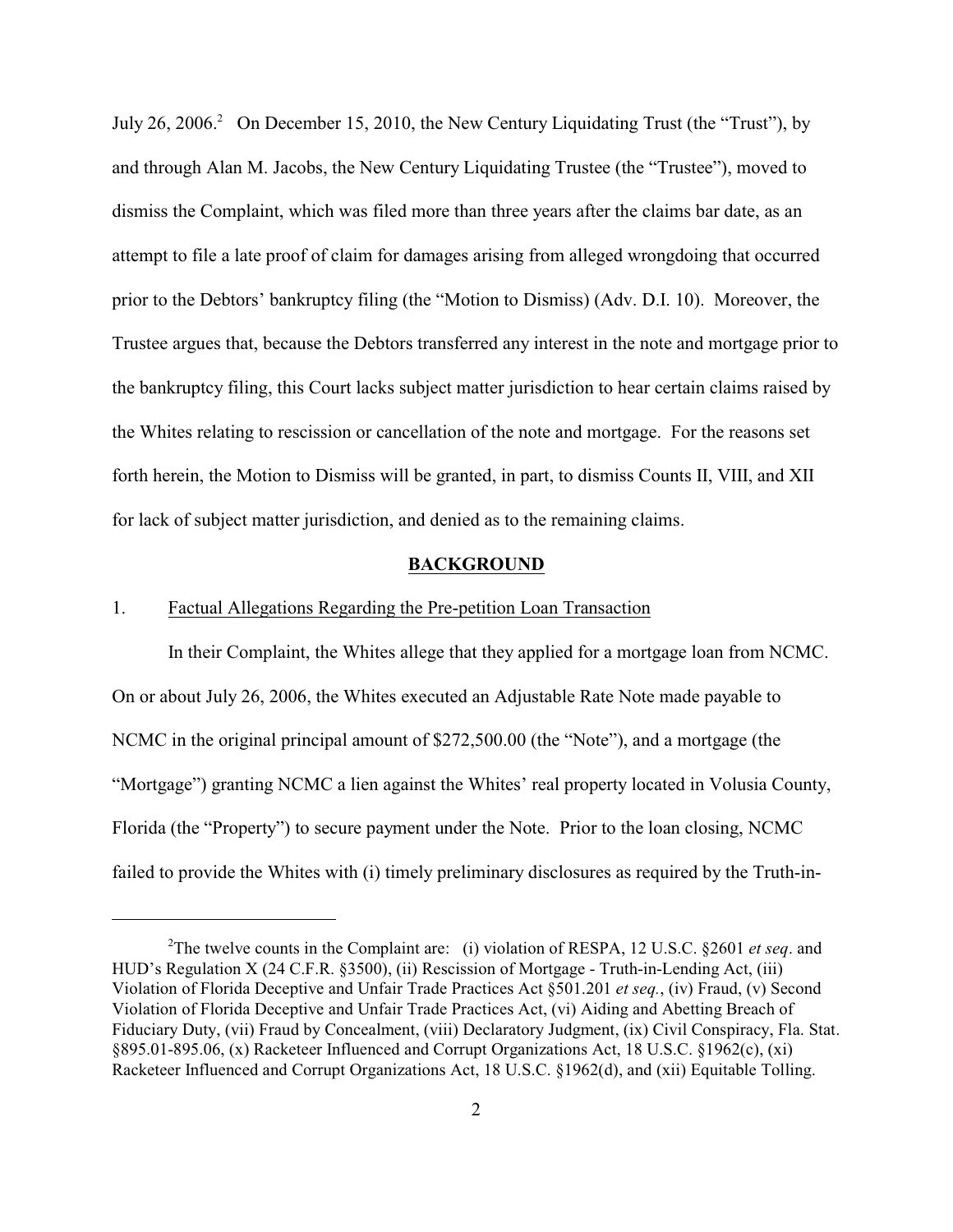Lending Act, (ii) a timely Good Faith Estimate of the anticipated costs associated with the loan as required by RESPA, and (iii) copies of other documents signed by the Whites before, during, or after the loan closing. The rushed manner in which NCMC's brokers or agents conducted the loan closing, along with NCMC's failure to provide the Whites with copies of documents, made it impossible for the Whites to be informed of the true fees and charges associated with the loan, including payment of a yield spread premium and an adjustable interest rate.<sup>3</sup>

## 2. The Debtors' Bankruptcy

On April 2, 2007, the Debtors filed voluntary petitions for relief under chapter 11 of the Bankruptcy Code. By order dated June 28, 2007 (the "Bar Date Order"), this Court established August 31, 2007 at 5:00 p.m. (prevailing Pacific Time) as the deadline for filing proofs of claim in the chapter 11 case (the "Bar Date") (Main Case D.I. 1721). On July 9, 2007, the Debtors' claims and noticing agent, Xroads Case Management Service LLC (the "Claims Agent"), filed a Declaration of Service, stating that it mailed a copy of the *Notice of Bar Date* (the "Bar Date Notice") and a proof of claim form substantially similar to Official Form No. 10 to "parties listed on the Master Mailing Matrix as set forth on a list maintained by Debtors' counsel." (Main Case D.I. 1861). On August 3, 2007, the Claims Agent filed affidavits of publication stating that it had published the Bar Date Notice in The Wall Street Journal (National Edition) and The Orange County Register on July 23, 2007. (Main Case D.I. 2148 and D.I. 2149).

 $3A$  Yield Spread Premium is a bonus paid to a broker when it originates a loan at an interest rate higher than the minimum interest rate approved by the lender for a particular loan. The lender then rewards the broker by paying it a percentage of the "yield spread" (*i.e*., the difference between the interest rate specified by the lender and the actual interest rate set by the broker at the time of origination) multiplied by the amount of the loan. *Bell v. Parkway Mortgage, Inc. (In re Bell)*, 309 B.R. 139, 153 n.9 (Bankr. E.D. Pa. 2004) citing *Noel v. Fleet Finance, Inc.,* 971 F.Supp. 1102, 1106-07 (E.D. Mich. 1997).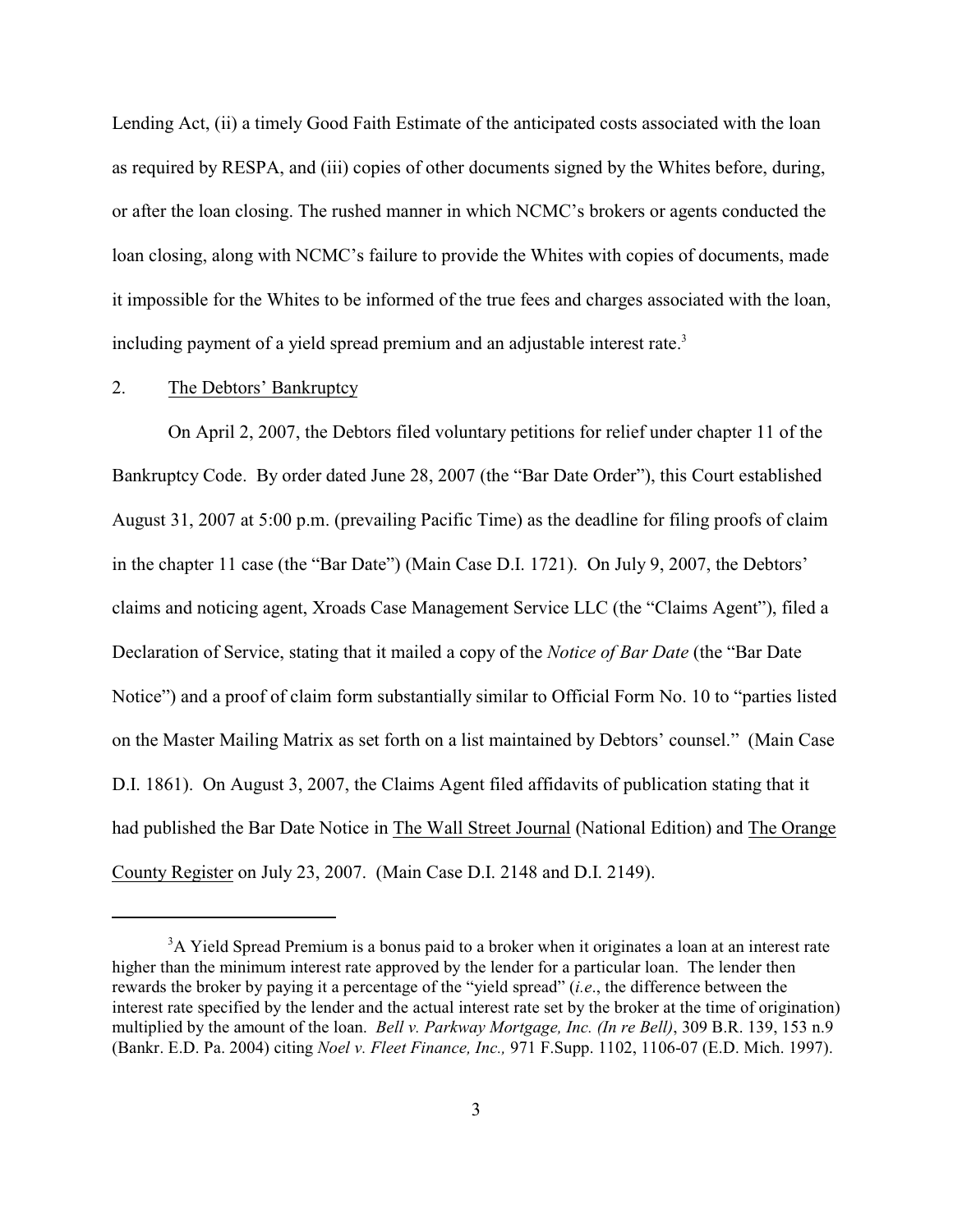On November 20, 2009, the Court entered an Order confirming the Modified Second Amended Joint Chapter 11 Plan of Liquidation (the "Modified Plan") (Main Case D.I. 9905).<sup>4</sup> The Modified Plan adopted, ratified and confirmed the New Century Liquidating Trust Agreement, dated as of August 1, 2008, which created the Trust and appointed Alan M. Jacobs as Liquidating Trustee of New Century Liquidating Trust and Plan Administrator of New Century Warehouse Corporation.

### 3. The Whites' Claims and Adversary Proceeding

On November 22, 2008, the Whites filed claim number 4073 in the Debtors' bankruptcy case as a secured and/or priority claim in the amount of \$272,500.00, plus accruing interest. On or about January 21, 2009, the Whites filed claim number 4074 and claim number 4080, which the Trustee believes are duplicates of claim number 4073 (together, claim numbers 4073, 4074 and 4080 are referred to herein as the "Claims"). On August 13, 2010, the Trustee filed an objection to the Claims, asserting that the Claims should be expunged because they (i) lacked merit, and (ii) were filed after the Bar Date.

After the Trustee objected to the Claims, the Whites filed the Complaint on November 10, 2010. The Scheduling Order dated December 13, 2010, consolidated the disputes regarding

<sup>&</sup>lt;sup>4</sup>This Court entered an Order Confirming the Second Amended Joint Chapter 11 Plan of Liquidation of the Debtors and the Official Committee of Unsecured Creditors Dated as of April 23, 2008 (the "Confirmation Order") on July 15, 2008 (Main Case D.I. 8596), which became effective on August 1, 2008. An appeal was taken and, on July 16, 2009, the United States District Court for the District of Delaware issued a Memorandum Opinion reversing the Confirmation Order. On July 27, 2009, the Bankruptcy Court entered the Order Granting Motion of the Trustee for an Order Preserving the Status Quo Including Maintenance of Alan M. Jacobs as Liquidating Trustee, Plan Administrator and Sole Officer and Director of the Debtors, Pending Entry of a Final Order Consistent with the District Court's Memorandum Opinion (the "Status Quo Order") (Main Case D.I. 9750).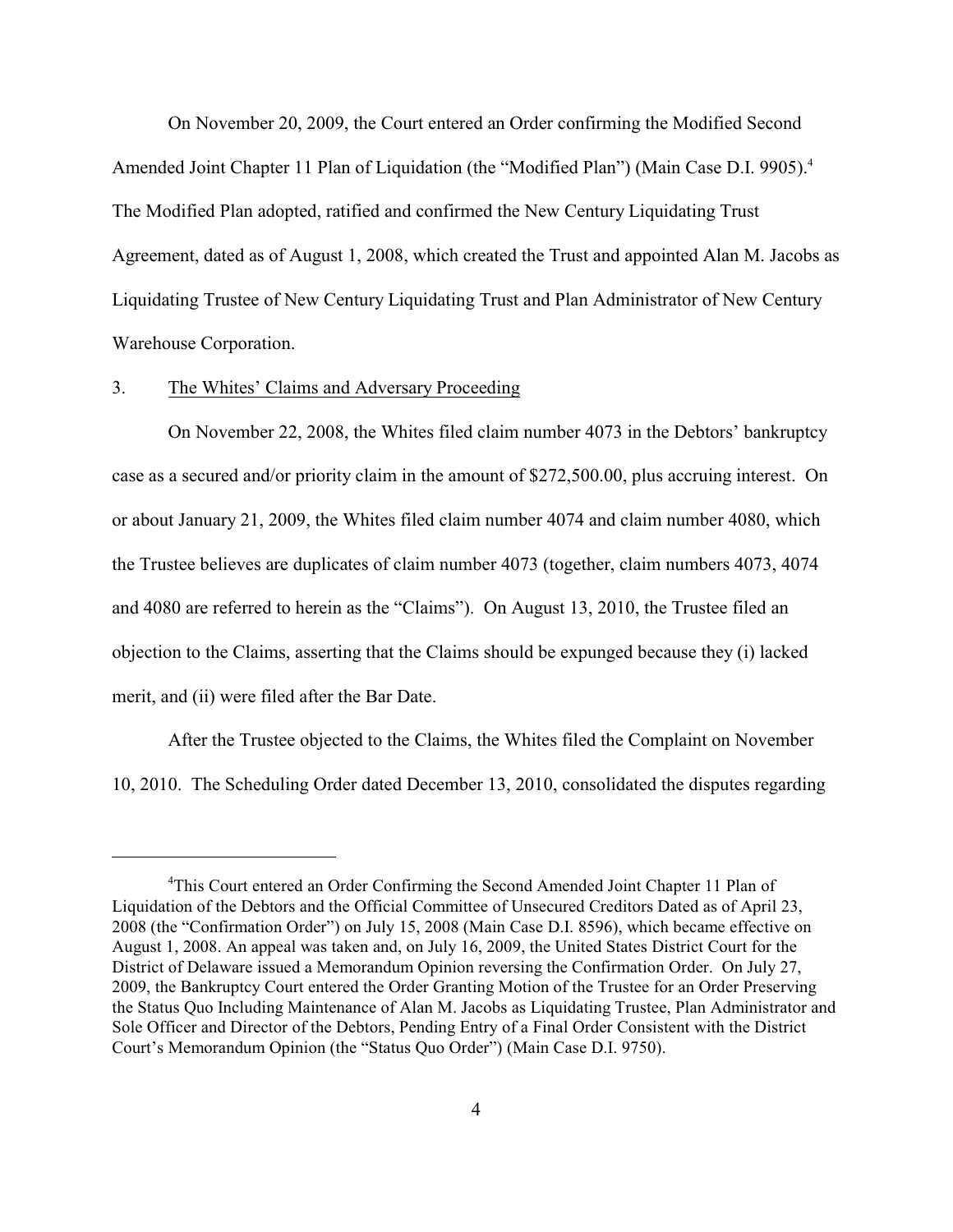the Claims and the Complaint and set certain deadlines related to discovery and the filing of motions. (Adv.D.I. 9).

On December 15, 2010, the Trustee filed the Motion to Dismiss the Complaint. The Whites filed a response on January 14, 2011, and the Trustee filed a reply on January 21, 2011. Oral argument on the Motion to Dismiss was held on May 10, 2011.<sup>5</sup>

#### **DISCUSSION**

## 1. The Motion to Dismiss Counts II and VIII for Lack of Subject Matter Jurisdiction

The Trustee moves to dismiss claims for rescission of the Mortgage and declaratory relief for cancellation of the Mortgage for lack of subject matter jurisdiction pursuant to Fed.R.Civ.P.  $12(b)(1)$ , made applicable hereto pursuant to Fed.R.Bankr.P. 7012.<sup>6</sup> The Third Circuit Court of Appeals has explained:

> A Rule 12(b)(1) motion may be treated as either a facial or factual challenge to the court's subject matter jurisdiction. In reviewing a facial attack, the court must only consider the allegations of the complaint and documents referenced therein and attached thereto, in the light most favorable to the plaintiff. In reviewing a factual attack, the court may consider evidence outside the pleadings.

*Gould Elec. Inc. v. United States*, 220 F.3d 169, 176 (3d Cir. 2000) (citations omitted). Here, the Trustee's jurisdictional challenge is factual. He attached the Declaration of Donna Walker to his Motion to Dismiss (Adv. D.I. 11), and a Supplemental Declaration of Donna Walker to his Reply (Adv. D.I. 30) to support this challenge.

 ${}^{5}$ At the time of the filing of the Complaint, the Whites appeared pro se. At the time of argument on the Trustee's Motion to Dismiss, the Whites were represented by counsel, who argued on their behalf.

 ${}^{6}$ In addition to a motion by a party pursuant to Fed.R.Civ.P. 12(b)(1), a court may also dismiss an action at any time *sua sponte* under Fed.R.Civ.P. 12(h)(3) if it determines that it lacks subject matter jurisdiction.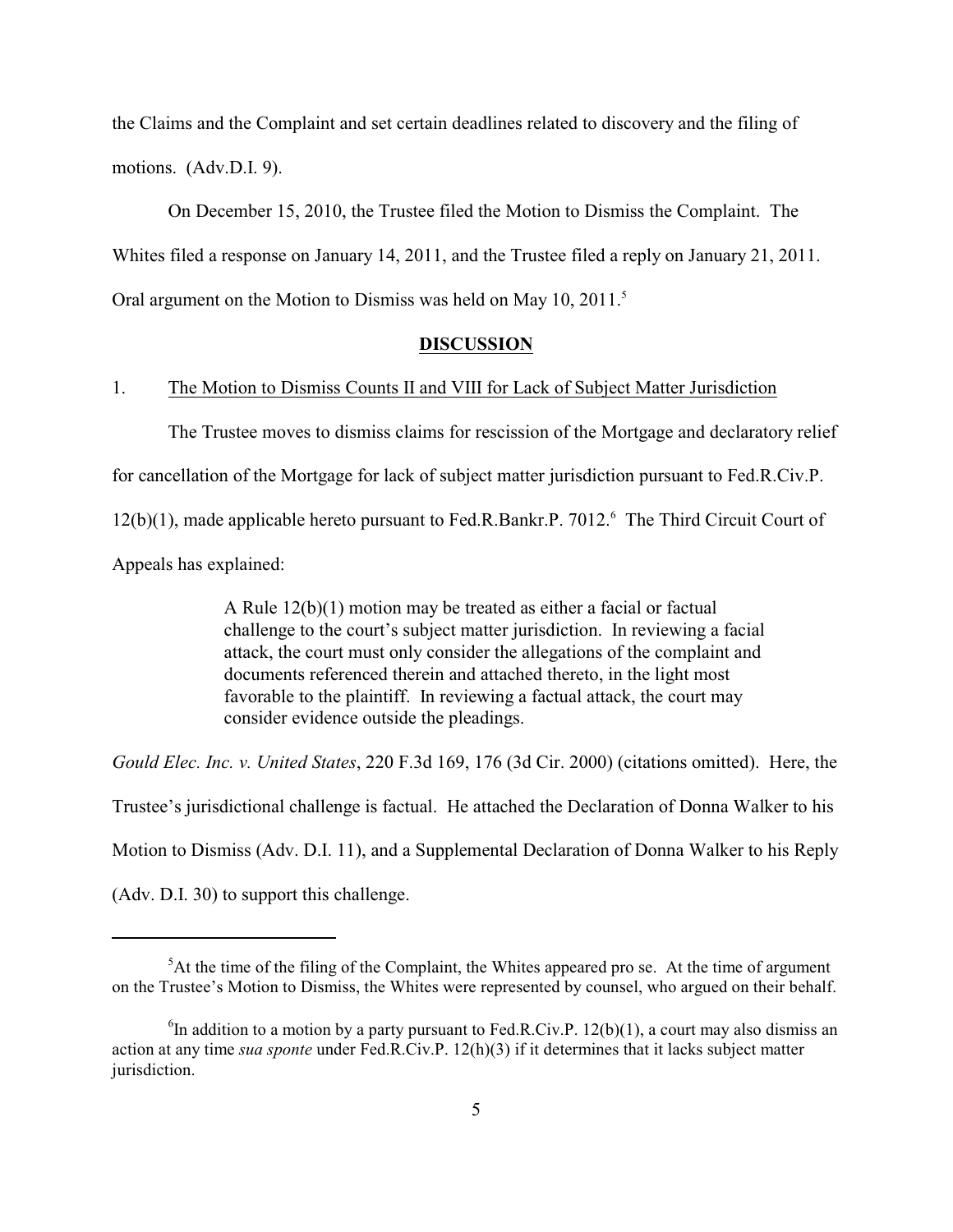The standard for dismissal under Rule 12(b)(1) differs from that used for dismissal under Rule 12(b)(6). *Mortensen v. First Fed. Sav. and Loan Ass'n.*, 549 F.2d 884, 891 (3d Cir. 1977). The *Mortensen* Court wrote:

> Because at issue in a factual  $12(b)(1)$  motion is the trial court's jurisdiction . . . there is substantial authority that the trial court is free to weigh the evidence and satisfy itself as to the existence of its power to hear the case. In short, no presumptive truthfulness attaches to the plaintiff's allegation, and the existence of disputed material facts will not preclude the trial court from evaluating for itself the merits of jurisdictional claims. Moreover, the plaintiff will have the burden of proof that jurisdiction does in fact exist.

*Id.* Accordingly, in addition to considering the facts alleged in the Complaint, I will also consider the Declarations provided by the Trustee.

In the Declaration, Walker states that the Trust's records reflect that NCMC sold the Note and Mortgage signed by the Whites (together, the "Mortgage Loan") to debtor NC Capital Corporation ("NC Capital") pursuant to a Mortgage Loan Purchase and Servicing Agreement dated as of December 1, 1998. (Walker Decl. ¶2). Thereafter, the Whites' Mortgage Loan was one of a pool of loans subject to a Forward Sale with Morgan Stanley Capital Inc. ("Morgan Stanley") as agreed by the Debtors and Morgan Stanley on May 24, 2006.<sup>7</sup> (Walker Supp. Decl. ¶4). The Debtors' books and records show that the Forward Sale of the Whites' Mortgage Loan was completed with Morgan Stanley on September 21, 2006. (*Id.*, *See* Adv. D.I. 53).

 $\alpha$ <sup>7</sup>Walker's Supplemental Declaration further states that "the Debtors' business practices included entering into forward sales ("Forward Sale") to sell loans to investors. A Forward Sale could be entered into before the loans to be sold were funded." (Walker Supp. Decl. at ¶3). Once a sale of loans had settled and was funded, the Debtors' custodian would transfer the original loan file, note, deed of trust and assignment endorsed in blank to the custodian or trustee designated by the investor. (*Id.* at ¶5). In 2006, Deutsche Bank acted as a custodian for the Debtors. The Trust's books and records reflect that Morgan Stanley directed the Debtors to transfer the original loan file, note, deed of trust and assignment endorsed in blank for all the loans purchased in the pool of loans, including this Loan, to Deutsche Bank as Morgan Stanley's trustee. (*Id.*). *See* Bankruptcy Code §101(25).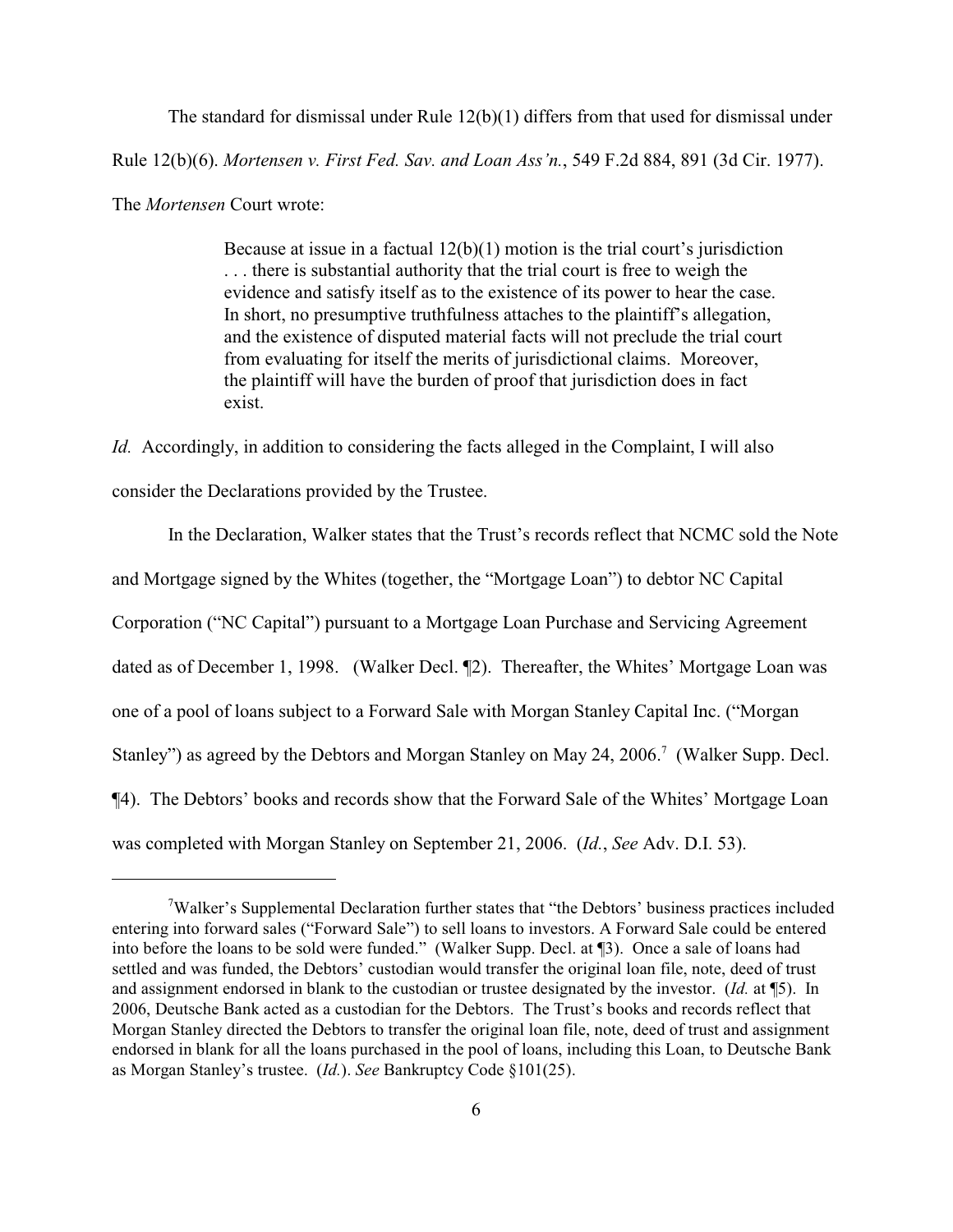The Whites also claim that the Debtors transferred the Mortgage Loan but allege that the transfer occurred on March 8, 2007, less than a month before the Debtors filed the chapter 11 bankruptcy petitions. (*See* Complaint, ¶45, ¶128, and ¶189.) Whether the Mortgage Loan was transferred on September 21, 2006 or March 8, 2007, both sides agree that the Debtors transferred the Mortgage Loan prior to the bankruptcy filing. Accordingly, the Debtors had no interest in the Mortgage Loan as of the petition date and the Mortgage Loan was not property of the estate. $8$  11 U.S.C.  $§541$ .

Count II of the Complaint seeks to rescind the Mortgage Loan and Count VIII of the Complaint seeks declaratory judgment that the Mortgage be cancelled for violation of the Florida Fraudulent Transfer Act (Fla. Stat. §726.101 *et seq.*).<sup>9</sup> Count XII is entitled "Equitable Tolling" and also asks that the Court rescind the Mortgage Loan and cancel the Mortgage. However, since the Debtors transferred their interest in the Mortgage Loan prepetition, the Debtors did not, at the time of the bankruptcy filing, and do not now, have any interest in the Note or Mortgage; hence, this Court is without subject matter jurisdiction to order rescission or cancellation of the Mortgage Loan, now held by an unrelated third party. Moreover, any modification or adjustment to the Mortgage Loan would have no effect or impact on the Debtors' estate or the Liquidating Trust. *See Scott v. Aegis Mortgage Corp. (In re Aegis Mortgage Corp.)*, 2008 WL 2150120, \*5

 ${}^{8}$ The Whites allege that the Debtors fraudulently transferred the loans in violation of "applicable" bankruptcy rules and Florida law." (Complaint ¶45). The Whites do not identify specific bankruptcy rules or laws that were violated by any transfer. The Whites' also argue that the Debtors' transfer to Morgan Stanley was part of a fraudulent scheme in violation of the Florida Fraudulent Transfer Act (*see* Fla. Stat. §726.105).

 $\rm{P}$ The Whites do not explain how the remedy of a cancellation of the mortgage arises from avoiding the transfer between the Debtors and Morgan Stanley under the Florida Fraudulent Transfer Act.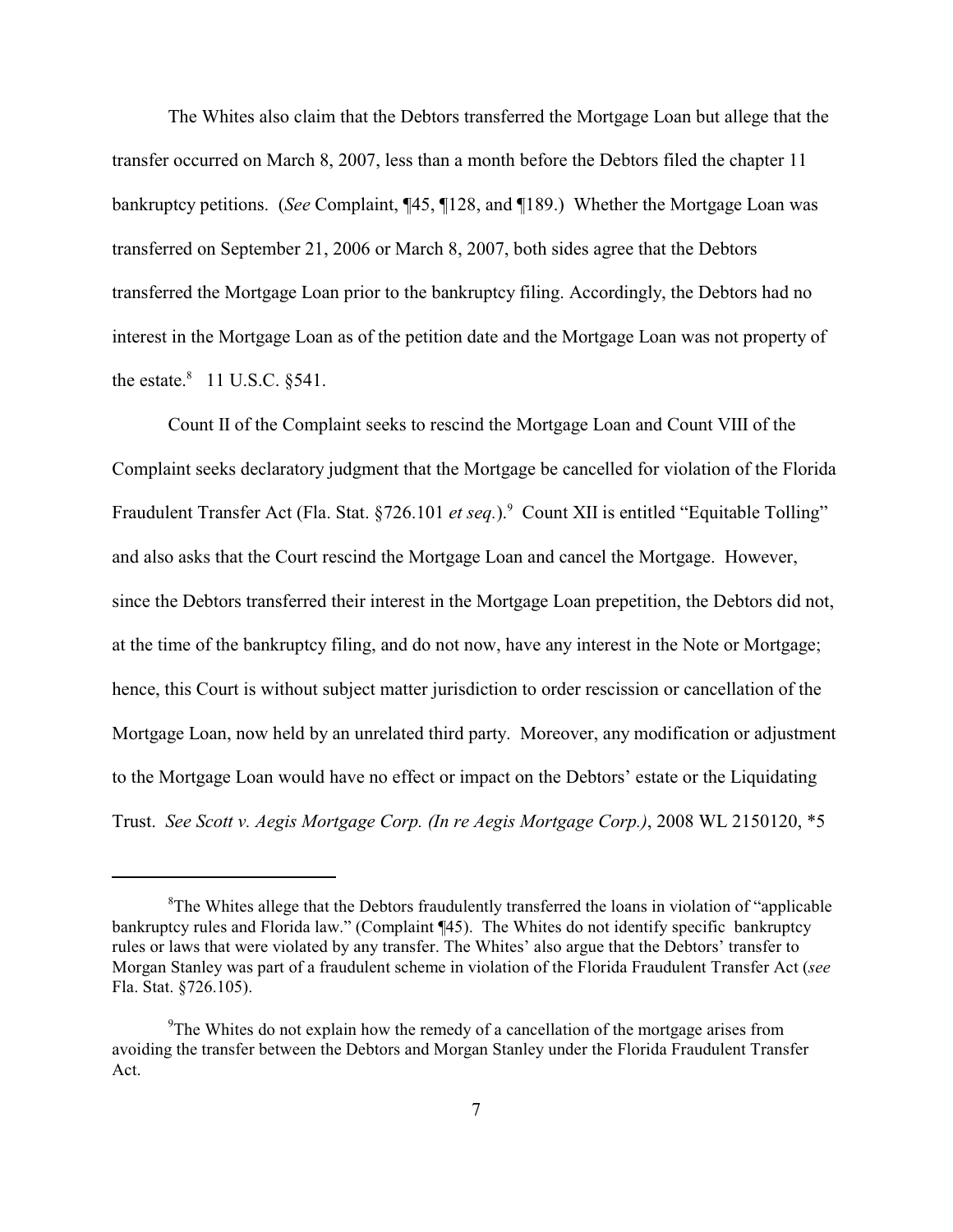(Bankr.D.Del. May 22, 2008) (A declaration as to the rights of parties under a mortgage that was transferred prior to the bankruptcy filing will not alter the debtors' rights, liabilities, options or freedom of action because the debtors are no longer a party to it.). *See also In re Resorts Int'l, Inc.*, 372 F.3d 154, 168-69 (3d Cir. 2004) (Post-confirmation, a bankruptcy court's jurisdiction is limited to matters in which "there is a close nexus to the bankruptcy plan or a proceeding, as when a matter affects the interpretation, implementation, consummation, execution, or administration of a confirmed plan or incorporated litigation trust agreement.").

The Motion to Dismiss the Complaint will be granted pursuant to Fed.R.Civ.P. 12(b)(1) for lack of subject matter jurisdiction as to Counts II, VIII, and XII.<sup>10</sup>

## 2. Motion to Dismiss the Complaint pursuant to Fed.R.Civ.P. 12(b)(6) for Asserting Claims after the Bar Date Order.

(A) Standard

Fed.R.Civ.P. 12(b)(6), made applicable by Fed.R.Bankr.P. 7012(b) governs a motion to dismiss for failure to state a claim upon which relief can be granted. "The purpose of a motion to dismiss is to test the sufficiency of a complaint, not to resolve disputed facts or decide the merits of the case." *Paul v. Intel Corp. (In re Intel Corp. Microprocessor Anti-Trust Litig.)*, 496 F.Supp. 2d 404, 407 (D.Del. 2007) citing *Kost v. Kozakiewicz*, 1 F.3d 176, 183 (3d Cir. 1993).

"To survive a motion to dismiss, a complaint must contain sufficient factual matter, accepted as true, to 'state a claim to relief that is plausible on its face.'" *Ashcroft v. Iqbal,* 129 S.Ct. 1937, 1949, 173 L.Ed.2d 868 (2009) quoting *Bell Atlantic Corp. v. Twombly,* 550 U.S.544,

 $10$ Dismissal of Count XII is without prejudice to the Whites to assert, if applicable, equitable tolling principles in this adversary; dismissal is of the Whites' requests for relief in the forms of rescission and cancellation of the Mortgage.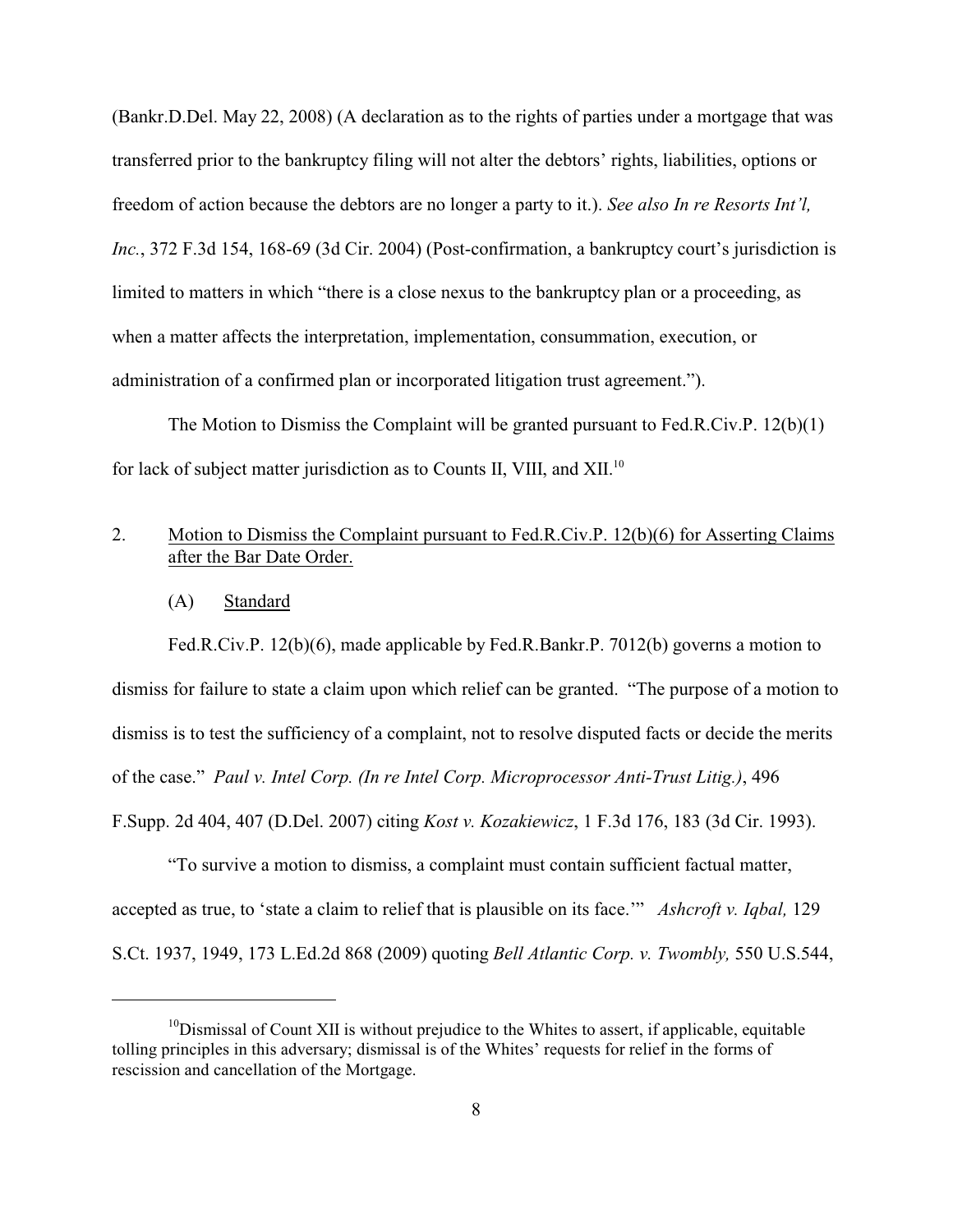570, 127 S.Ct. 1955, 1974, 167 L.Ed.2d 929 (2007). When considering a motion to dismiss for failure to state a claim, the court should conduct a two-part analysis:

> First, the factual and legal elements of a claim should be separated. The [court] must accept all of the complaint's well-pleaded facts as true, but may disregard any legal conclusions. Second, the [court] must then determine whether the facts alleged in the complaint are sufficient to show that the plaintiff has a "plausible claim for relief." In other words, a complaint must do more than allege the plaintiff's entitlement to relief. A complaint has to "show" such an entitlement with its facts. . . . This "plausibility" determination will be a context-specific task that requires the reviewing court to draw on its judicial experience and common sense.

*Fowler v. UPMC Shadyside*, 578 F.3d 203, 210-11 (3d Cir. 2009) (internal citations and

punctuation omitted).

The relevant record under consideration consists of the complaint and any "document integral or explicitly relied on in the complaint." *U.S. Express Lines, Ltd. v. Higgins,* 281 F.3d 383, 388 (3d Cir. 2002), citing *In re Burlington Coat Factory Sec. Litig.,* 114 F.3d 1410, 1426 (3d Cir. 1997). When considering a motion to dismiss, "it is axiomatic that the complaint may not be amended by the briefs in opposition to a motion to dismiss." *Commonwealth of Pa. ex rel. Zimmerman v. PepsiCo, Inc.,* 836 F.2d 173, 181 (3d Cir. 1988). The movant carries the burden of demonstrating that dismissal is appropriate. *Intel Corp.*, 496 F.Supp.2d at 408.

B. Without a developed factual record, the Whites' remaining claims will not be dismissed by reason of the Bar Date Order.

The Trustee argues that the Whites' claims arising out of the Mortgage Loan, which closed on July 26, 2006, are prepetition claims that cannot be asserted against the Debtors after the Bar Date of August 31, 2007.<sup>11</sup> The Whites assert that their claims are not barred because

 $11$ The Whites argue that the Trustee should be judicially estopped from asserting inconsistent positions regarding the Bar Date. *See Montrose Medical Group Participating Savings Plan v. Bulger*,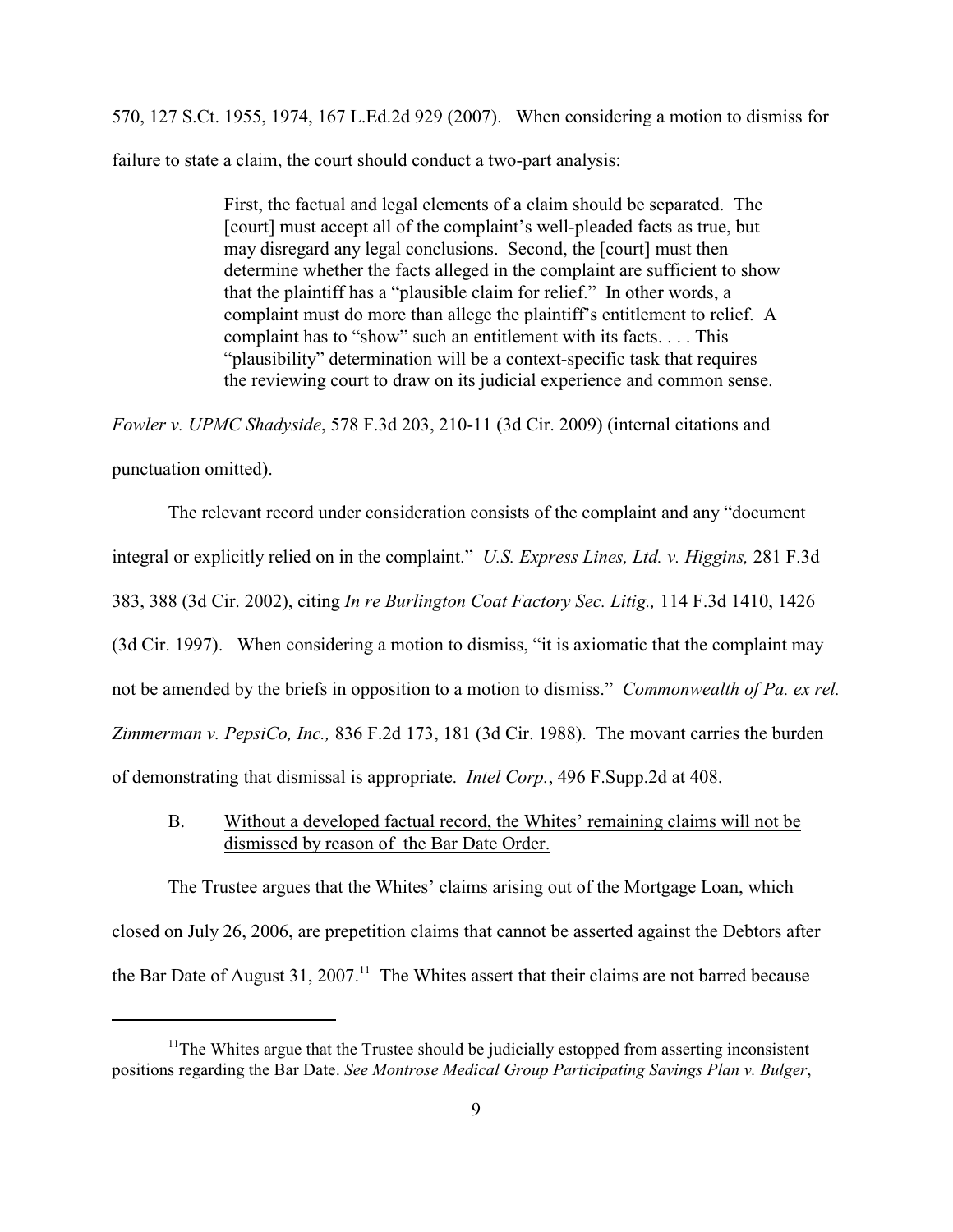they did not receive actual notice of the Bar Date.

The purpose and procedures for setting a claims bar date were aptly discussed by my

colleague, Judge Gross, in *In re Smidth & Co.,* 413 B.R. 161 (Bankr.D.Del. 2009):

Rule 3003(c)(3) of the Federal Rules of Bankruptcy Procedures authorizes courts to set bar dates by which proofs of claim or interest may be filed. This rule contributes to one of the main purposes of bankruptcy law, securing, within a limited time, the prompt and effectual administration and settlement of the debtor's estate. Setting an outside limit for the time to assert a right triggers due process concerns of which every court must be cognizant. This concern is resolved through notice: when a debtor provides proper notice to its creditors, due process is satisfied, and a court can bar creditors from asserting claims. What qualifies as proper notice, however, is dependent upon whether the creditor is known or unknown. If a creditor is known, the debtor must provide actual notice of the bankruptcy proceedings, whereas if the creditor is unknown, notice by publication is sufficient.

*Id.* at 165 citing, *inter alia*, *City of New York v. New York, N.H. & H.R. Co.*, 344 U.S. 293, 297,

73 S.Ct. 299, 97 L.Ed. 333 (1953), *Chemetron Corp. v. Jones*, 72 F.3d 341, 346 (3d Cir. 1995).

For creditors who receive the required notice, the bar date is a "drop-dead date" that prevents a

creditor from asserting prepetition claims unless he can demonstrate excusable neglect. *Berger v.*

*TransWorld Airlines, Inc. (In re TransWorld Airlines, Inc.)*, 96 F.3d 687, 690 (3d Cir. 1996).

 The Trustee acknowledges that actual notice of the Bar Date was not served upon the Whites, but the parties dispute whether the Whites were "known" creditors entitled to actual notice. In *Chemetron*, the Third Circuit Court of Appeals articulated that a "known" creditor is one whose identity is either known or "reasonably ascertainable" by the debtor. *Chemetron,* 72

<sup>243</sup> F.3d 773, 779-80 (3d Cir. 2001). The Whites claim that the Trustee previously admitted that the Whites were entitled to actual notice when he argued that the Whites received "[n]otice of the Bar Date in accordance with the Bar Date Order." (Pl. Memo., Adv. D.I. 27, at p. 29). However, the Trustee's prior statement does not indicate agreement that the Whites were entitled to actual notice since the Bar Date Order provides for notice by publication. Judicial estoppel cannot be applied properly here.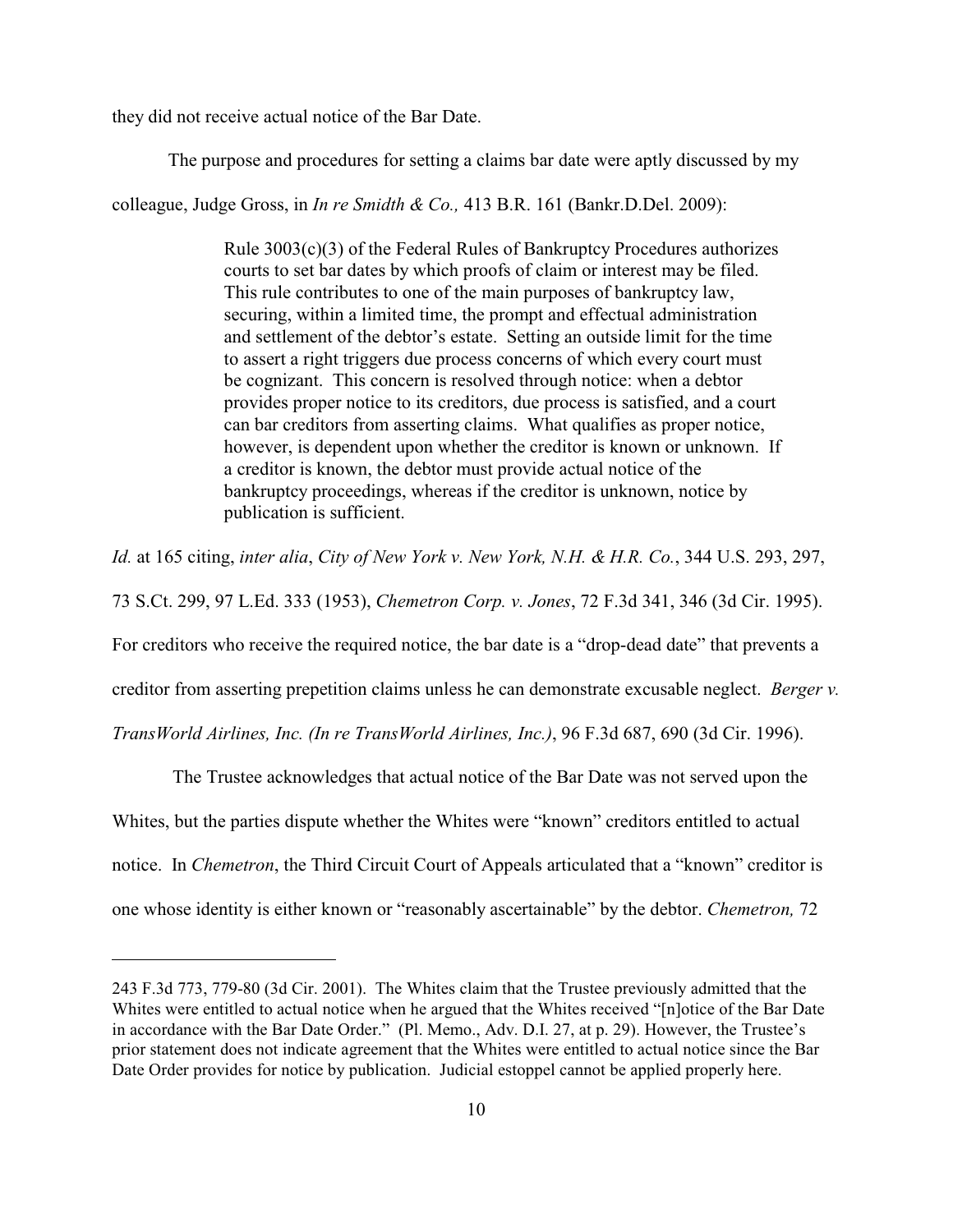F.3d at 346 citing *Tulsa Professional Collection Serv., Inc. v. Pope*, 485 U.S. 478, 108 S.Ct.

1340, 1347, 99 L.Ed.2d 565 (1988). The *Chemetron* Court further explained:

A creditor's identity is "reasonably ascertainable" if that creditor can be identified through "reasonably diligent efforts identified through "reasonably diligent efforts." *Mennonite Bd. Of Missions v. Adams*, 462 U.S. 791, 798 n.4, 103 S.Ct. 2706, 2711 n.4, 77 L.Ed.2d 180 (1983). Reasonable diligence does not require 'impracticable and extended searches . . . in the name of due process.' *Mullane,* 339 U.S. at 317, 70 S.Ct. at 659. . . . . The requisite search instead focuses on the debtor's own books and records. Efforts beyond a careful examination of these documents are generally not required.

*Id.* at 346-47. On the other hand, an "unknown" creditor is one whose "interests are either conjectural or future or, although they could be discovered upon investigation, do not in due course of business come to knowledge [of the debtor]." *Chemetron*, 72 F.3d at 346 quoting *Mullane v. Central Hanover Bank & Trust Co.*, 339 U.S. 306, 317, 70 S.Ct. 652, 659, 94 L.Ed. 865 (1950).

The Whites argue that, as customers of the Debtors, they are "known"creditors because their identity could have been ascertained easily from the Debtors' own books and records. The availability of the Whites' names and address in the Debtors' loan files may have reflected that the Whites were known *customers*, but without more, it did not make them "known *creditors*." *Hebell v. NVR, Inc.*, 1997 WL 417363, \*2 (N.D.Ill. July 21, 1997) (Holding that homeownermortgagors were not known creditors, even though their identities were "reasonably ascertainable" from the debtors' loan service records, when those records did not indicate that mortgagors were potential class members who could file suit in the future, thereby becoming claimants).

A debtor need not be omnipotent or clairvoyant, but need only do what is reasonable under the circumstances to provide notice to ascertainable creditors. *Gentry v. Circuit City*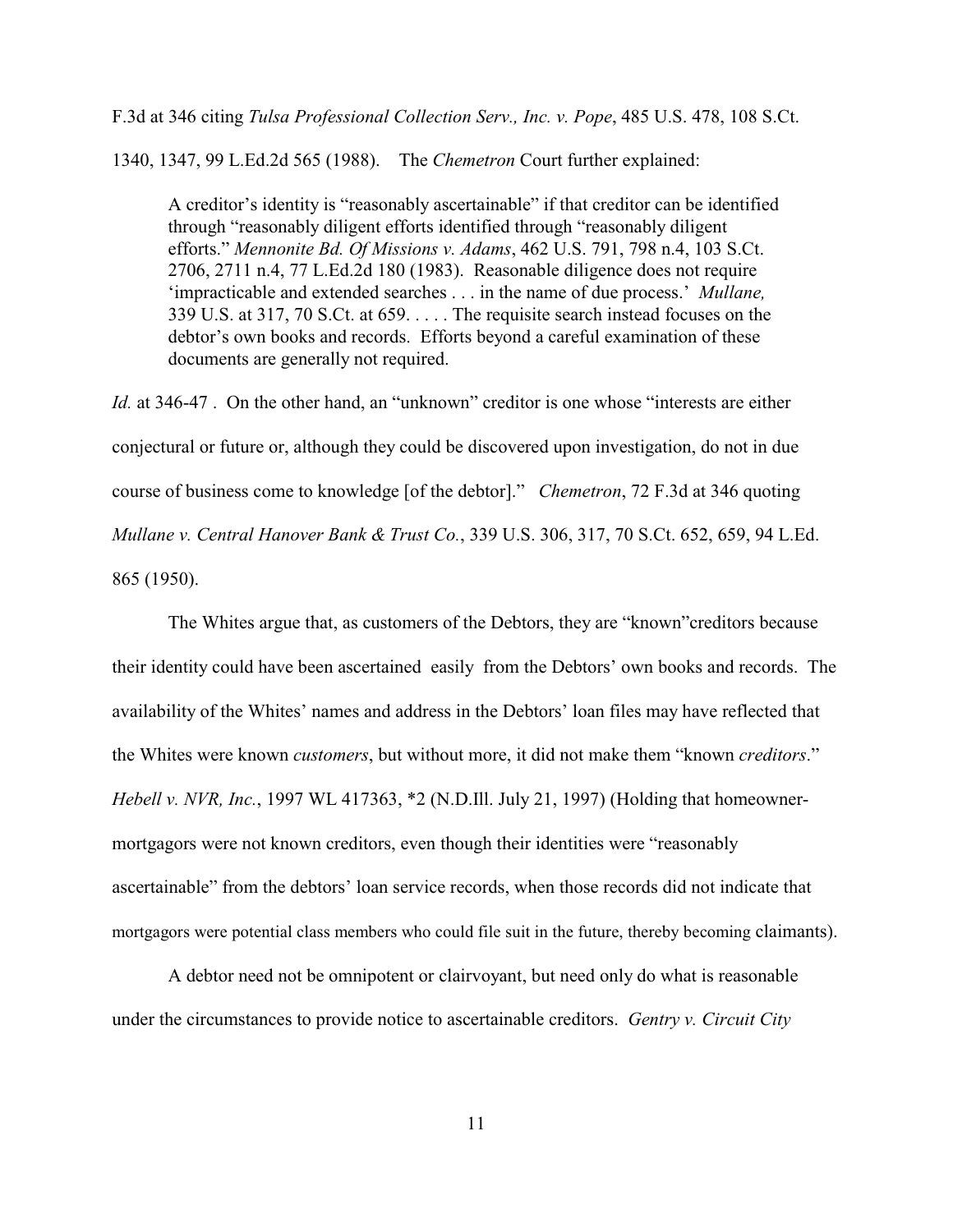*Stores, Inc. (In re Circuit City Stores, Inc.),* 439 B.R. 652, 660 (E.D. Va. 2010) citing *In re J.A. Jones, Inc.*, 492 F.3d 242, 251 (4<sup>th</sup> Cir. 2007).<sup>12</sup>

The Whites themselves admit that they were not aware of their claims against the Debtors until a mortgage foreclosure action was filed in May 2008. (Pl. Memo., Adv. D.I. 27, at p. 11, 22). Neither do the Whites allege that, at the time the Bar Date Notice was served, a review of the Debtors' records would have revealed that the Whites held potential claims that could be filed against the Debtors in the future. Therefore, the Whites were unknown creditors at the time the Bar Date Notice was being served and constructive notice by publication notice could satisfy due process concerns. *Chemetron*, 72 F.3d at 345. Whether, however, the publication notice given here meets the requisite due process standard as it applies to the Whites is yet to be determined.

The Bar Date Order provided that "[t]he Debtors shall cause the Publication Notice to be published once in the national edition of The Wall Street Journal and *any such other local publications as the Debtors deem appropriate* no less than 30 days prior to the General Bar Date." (Main Case D.I. 1721, ¶18) (emphasis added). The Debtors published notice of the Bar Date in The Wall Street Journal (National Edition) and The Orange County Register on July 23, 2007. The Trustee argues that publication notice was completed in accordance with the terms of the Bar Date Order and was reasonable because publication in a national edition of a newspaper such as The Wall Street Journal was designed to reach potential claimants across the United

 $12$ What is reasonable must be determined by considering the totality of the circumstances in each case in light of certain factors, including (1) whether the identity of the creditors or their claims are conjectural or can be reasonably ascertained, (2) whether the cost of giving actual notice would consume a disproportionate share of the debtor's resources, and (3) the obligation of the court to existing creditors and the debtor's stockholders in light of the potential delay and the balance of the debtor's resources. *Circuit City*, 439 B.R. at 660.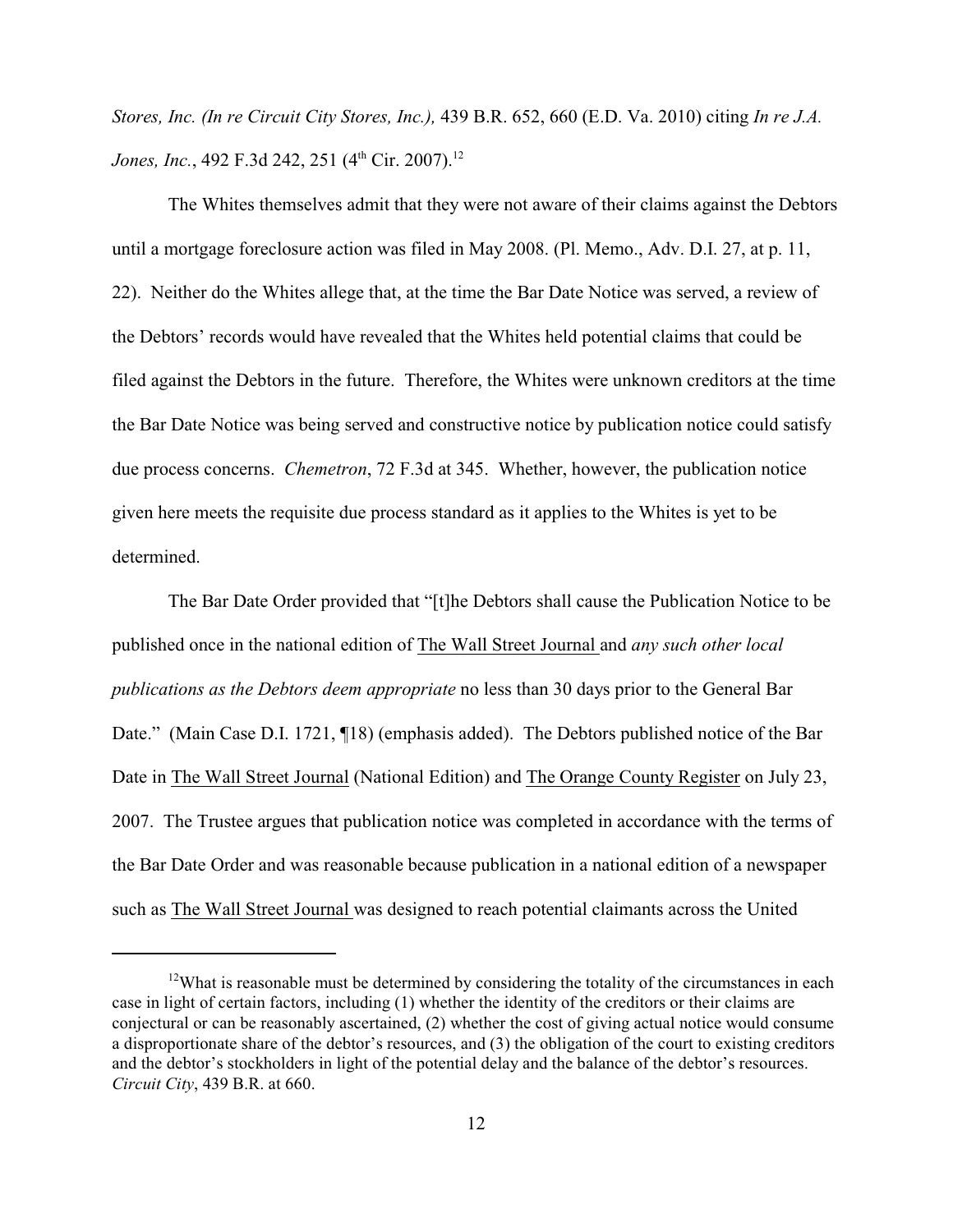States. The Debtors also published the Bar Date Notice in the local California newspaper as the site of its principal place of business to provide constructive notice to employees. The Whites, however, argue that the publication notice did not satisfy due process requirements and notify them of the Bar Date.

"Due process requires notice that is 'reasonably calculated to reach all interested parties, reasonably conveys all the required information, and permits a reasonable time for response.'" *Chemetron*, 72 F.3d at 346. Whether a particular method of notice is reasonable depends on the particular circumstances. *Tulsa Professional*, 485 U.S. at 484. In *Chemetron*, the Third Circuit wrote:

> It is impracticable . . . to expect a debtor to publish notice in every newspaper a possible unknown creditor may read. Publication in national newspapers is regularly deemed sufficient notice to unknown creditors, especially where supplemented, as here, with notice in papers of general circulation in locations where the debtor is conducting business.

*Chemetron*, 72 F.3d at 348-49. The debtors in *Chemetron* published notice of the bar date order in the national editions of The New York Times and The Wall Street Journal, as well as in seven other newspapers in areas where the debtor was doing business at the time of the filing. *Id.* at 345. The claimant in *Chemetron* argued that the debtor should have provided notice of the bar date in a Cleveland newspaper, since the debtor had ongoing difficulties in cleanup sites in the Cleveland area. The Third Circuit determined that Chemetron's publication notice was reasonably designed to reach all interested parties and noted that publication in a Cleveland area newspaper would not have reached the claimants, who had moved away from Cleveland. The *Chemetron* Court held that notice in The New York Times and The Wall Street Journal was sufficient. *Id.* at 348.